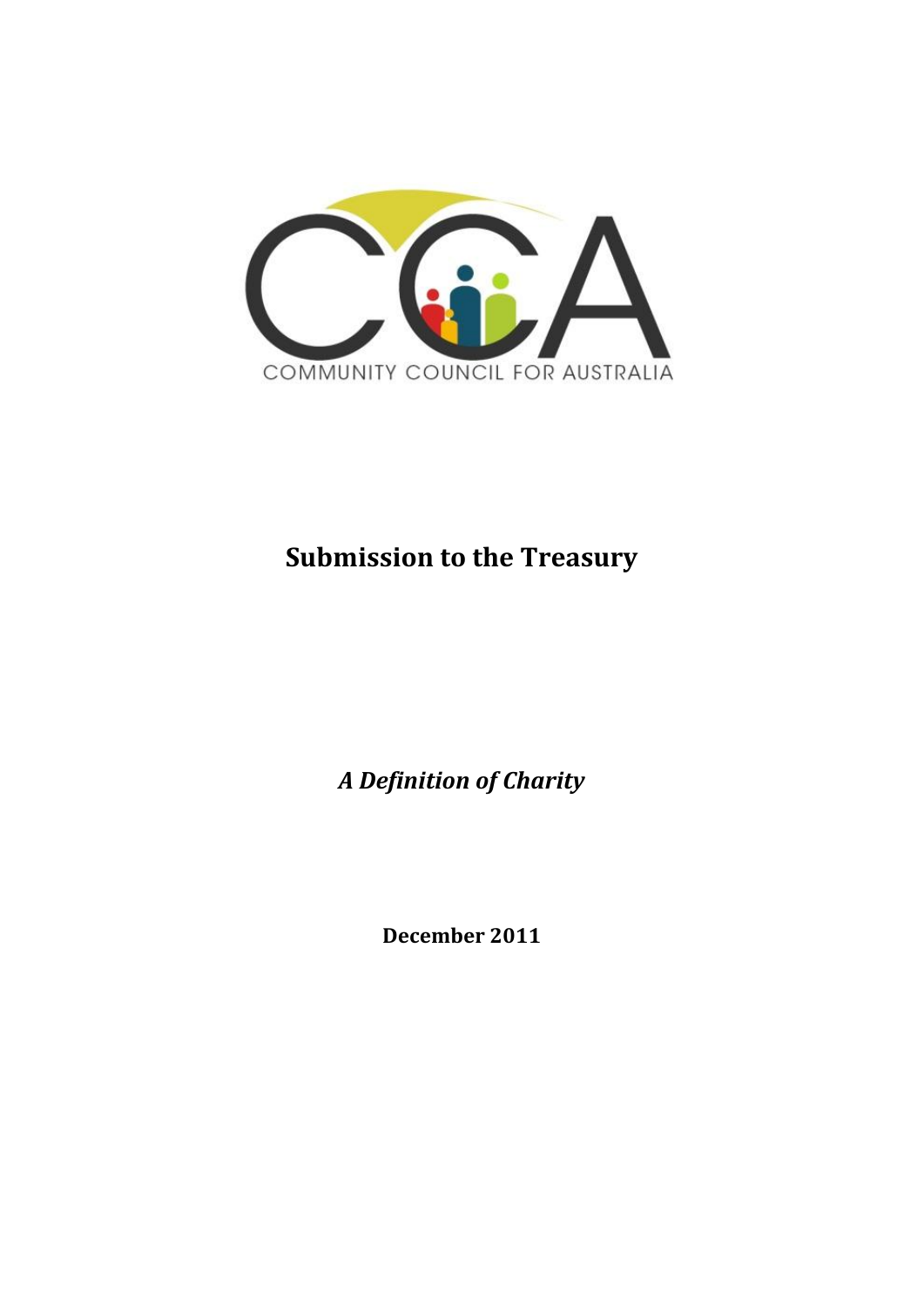### **Introduction**

This submission briefly outlines some of the key issues for Australia's not-for-profit sector in response to the release by Treasury of a consultation paper on a definition of charity for the purposes of Commonwealth laws.

This submission has been prepared with the members of the Community Council for Australia (see Attachment 1 listing of CCA members) as well as other key organisations and individuals working in and with the not-for-profit sector.

It is important to note that this submission does not over-ride the policy positions outlined in the individual submissions from CCA members. In endeavouring to provide concise and useful input in response to the Treasury Exposure Draft and Explanatory Memorandum, this submission is divided into the following sub headings:

- Introduction
- About CCA
- Executive Summary and Recommendations
- The Broader Policy Context
- Activities further charitable purpose
- Determining charitable purposes
- A public benefit test
- Putting a statutory definition into practice
- Conclusion

The CCA welcomes this opportunity to comment on the development of a definition of Charity. CCA is willing to engage in further discussion about any of the issues raised in this submission.

# **The Community Council for Australia**

The Community Council for Australia is an independent, non-political member-based organisation dedicated to building thriving communities by enhancing the extraordinary work and effort undertaken within the not-for profit sector in Australia. CCA seeks to change the way governments, communities and the not-for-profit sector relate to one another. This includes establishing a regulatory environment that works for community organisations and not against them.

The mission of CCA is to lead by being an effective voice on common and shared issues affecting the contribution, performance and viability of not-for-profit organisations in Australia through:

- providing thought and action leadership
- influencing and shaping sector policy agendas
- informing, educating, and assisting organisations in the sector to deal with change and build sustainable futures
- working in partnership with the government, the business sector, and the broader Australian community.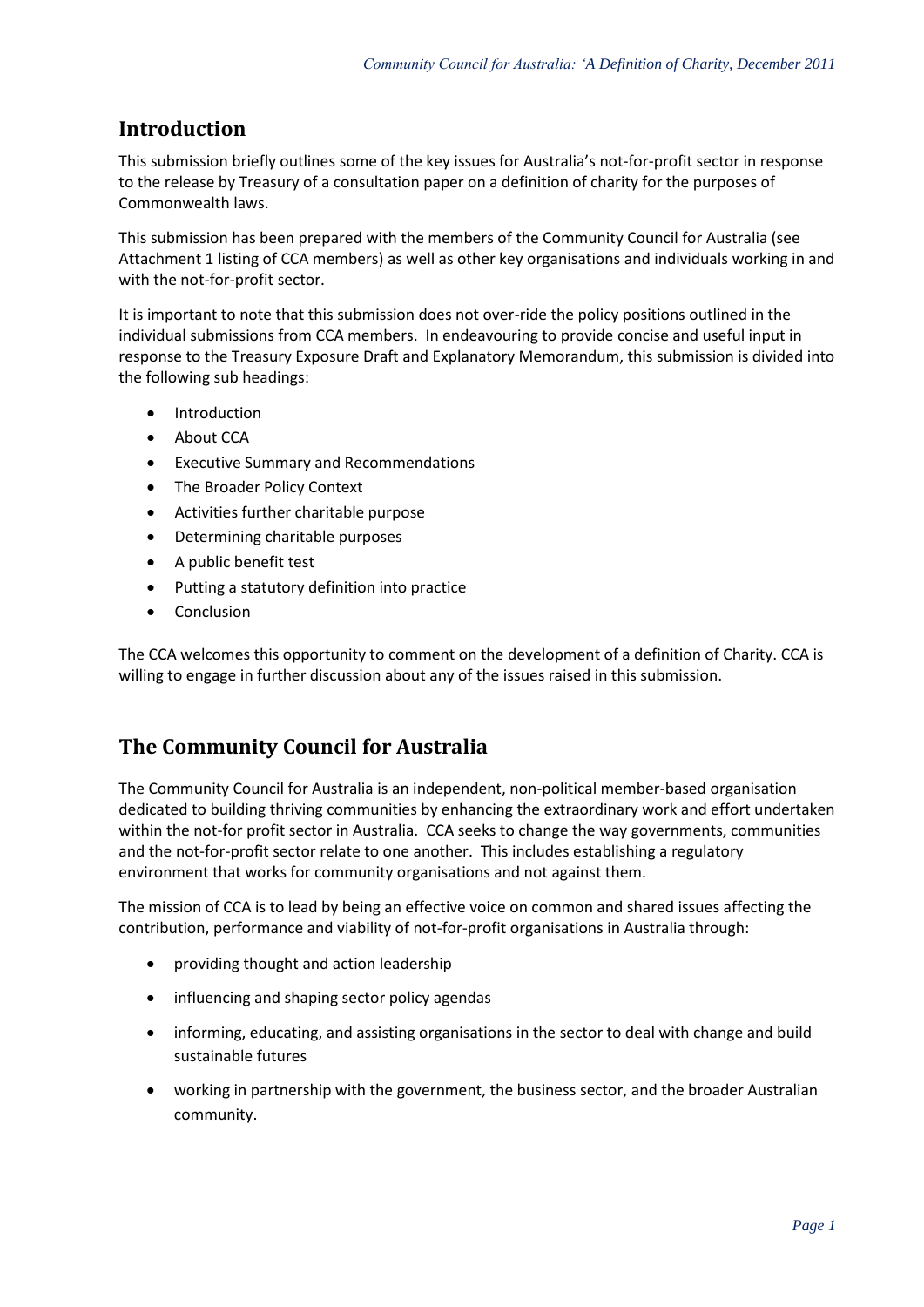### **Executive Summary and Recommendations**

The Community Council for Australia (CCA) welcome the commitment of the Australian Government to introduce a statutory definition of charity, applicable across all Australian laws from 1 July 2013.

The definition of charity is the gateway for not-for-profits to a range of tax concessions, so the introduction of a statutory definition is significant reform.

It signals further commitment by the Australian Government to implement another of the Productivity Commission's recommendations from their 2010 report into the *Contribution of the Not-for-Profit sector*, which made wide-sweeping recommendations for reform for the not-for-profit sector.

The economic contribution of the sector is estimated to be \$43 billion to the economy, employs nearly 900,000 Australians and involves over 4 million volunteers. While the tax concessions provided to the sector are significant and quantified at some \$3 billion a year, their beneficial impact on the capacity of not-for-profit organisations and the economy outweighs the cost, and their work must also be targeted to delivering charitable outcomes.

The current definition of charity is complex, inconsistent between Australian jurisdictions and creates considerable uncertainty for the sector. It is based on over 400 years of common law. To set up a charity, organisations are required to satisfy the Australian Taxation Office (ATO) that they comply with laws first drafted over 400 years ago and which has been continuously refined by case law. If organisations are denied charitable status by the ATO and wish to challenge the ruling, this can end up in the courts at great cost to organisations and government.

Many things have changed in the last 400 years not least the community understanding and expectation by communities and governments of what constitutes a charity. Likewise the broad policy context within which many charities operate has moved to a greater focus on prevention, early intervention, social inclusion, education, innovation and place-based programs and responses.

The sector now works in a broader range of areas than ever before and continues to grow at about 7% per annum. It now works for a range of objectives covering environment, heritage, recreation, animal care, the arts and culture as well as social services, health and wellbeing. The not-for-profit sector which comprises 600,000 entities, including 60,000 charities, has also grown to be one of Australia's largest and most diverse sectors. The vast majority of the sector however is made up of 440,000 small, unincorporated organisations covering a wide range of purposes.

It has been remarked that Charities Act of England and Wales was one of the most widely contested pieces of legislation to pass the English Parliament. CCA commend the Treasury for embarking on this consultation process. The consultation paper encapsulates a broad range of issues requiring resolution before a definition can be reached such as the charitable purposes covered, the role of a potential public benefit test and the administration of a new definition.

Given there have been no less than 15 reviews of the sector since 1995 we call on the government to recognise the considerable contribution made by Parliamentarians, Commissions, government departments and hundreds of sector organisations and individuals. We welcome the Treasury's recognition of the 2001 Charities Definition Inquiry which received over 250 submissions.

The most recent attempt to achieve a statutory definition of charity through Parliament was in 2003, but the then Government's refusal to include advocacy as a charitable purpose led to controversy and the Bill was abandoned. It is important that any new statutory definition is contemporary and relevant and has a clear purpose to create clarity and consistency and reduce compliance costs for not-forprofit organisations working within Australian communities.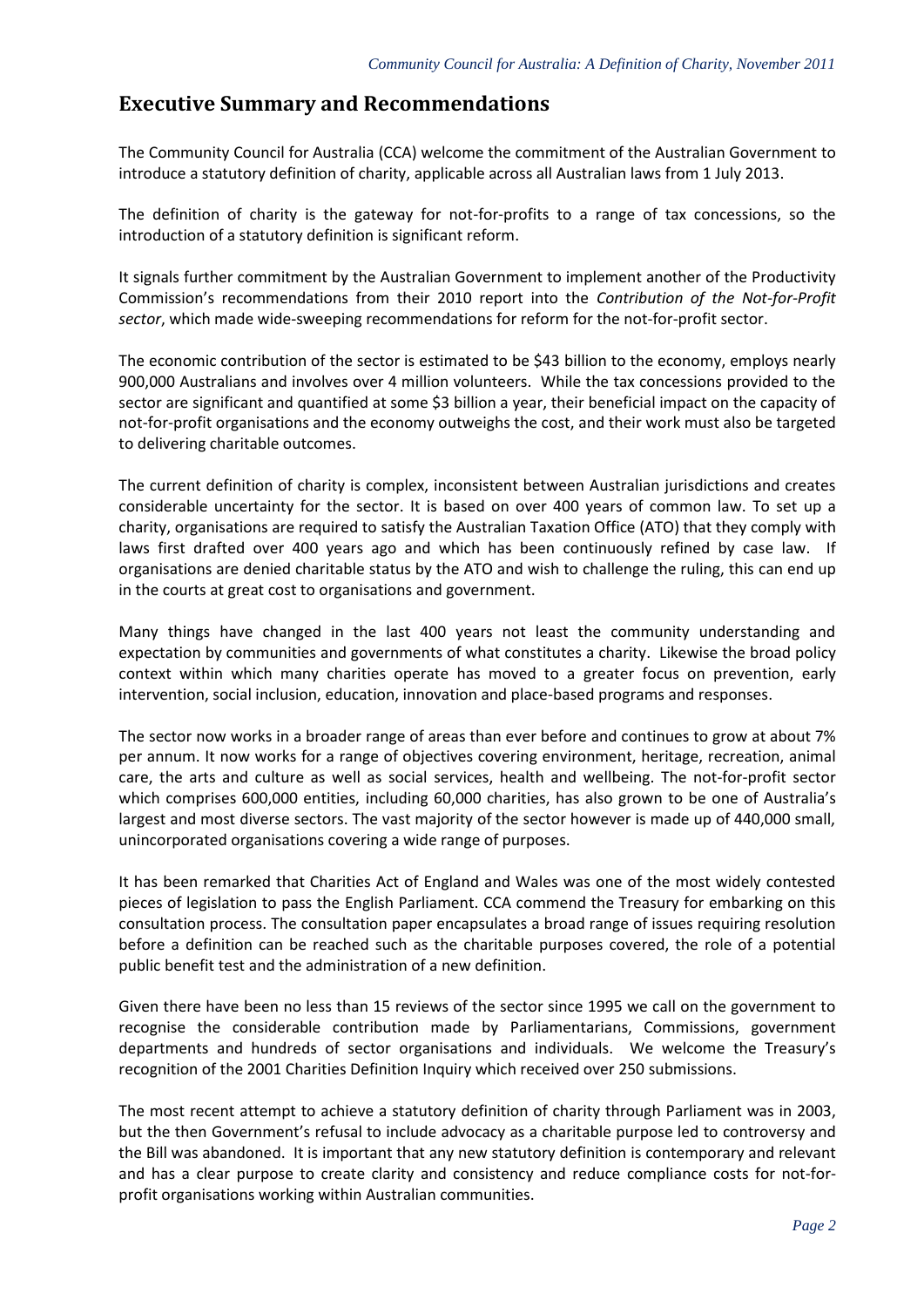### **Recommendations**

#### **Broader Policy Context**

- 1. A new statutory definition of charity must work to improve the regulatory environment for the broad range of not-for-profit organisations seeking to better serve their communities and not impede the work of existing charities.
- 2. The submissions provided to this consultation process should be made available to the public through the Treasury website in a timely manner, subject to the endorsement of those organisations and individuals providing submissions.

#### **Activities further charitable purpose**

- 3. The main focus of a statutory definition is on the purpose or purposes of an organisation rather than the activities of that organisation. This is the only way to provide a clear definition.
- 4. Rather than a disqualifying test for illegal activity, the regulator be empowered to remove status from organisations found by the courts to have committed an offence but also be empowered to protect charitable assets and status where appropriate.
- 5. Certain advocacy activities carried out by organisations do not disqualify them from charitable status, such as participating in public policy debate and working with government to influence public policy.

#### **Determining charitable purpose**

- 6. The statutory definition encompasses a dominant purpose test to give greater flexibility for charities in how they achieve their primary purpose.
- 7. The new definition considers the role of amateur sport and recreation in addressing social exclusion and community health and wellbeing.
- 8. Government revisit the Charities Definition Inquiry 2001 which recommended the inclusion of prevention for certain types of charitable purposes in the statutory definition, to reflect contemporary public policy and community expectations. This is particularly important for prevention, early intervention and community wide strategies.

#### **A public benefit test?**

- 9. The regulator is empowered to seek information from organisations to determine their capability and intention to work for the benefit of the public.
- 10. Public benefit guidance issued by the regulator should include indirect benefits beyond immediate beneficiaries of a charitable purpose.
- 11. In determining public benefit, the regulator should take into account the sparse Australian geography and the diverse nature of charities in Australia that may represent small groups of people but still provide a public benefit.
- 12. Clear guidance should apply to peak organisations as well as entities which support and build capacity in the charitable and not-for-profit sector as this has significant public benefits.
- 13. Native title holders who are members of the same family should not be negatively impacted by a public benefit test that could exclude them from receiving benefits as a charity.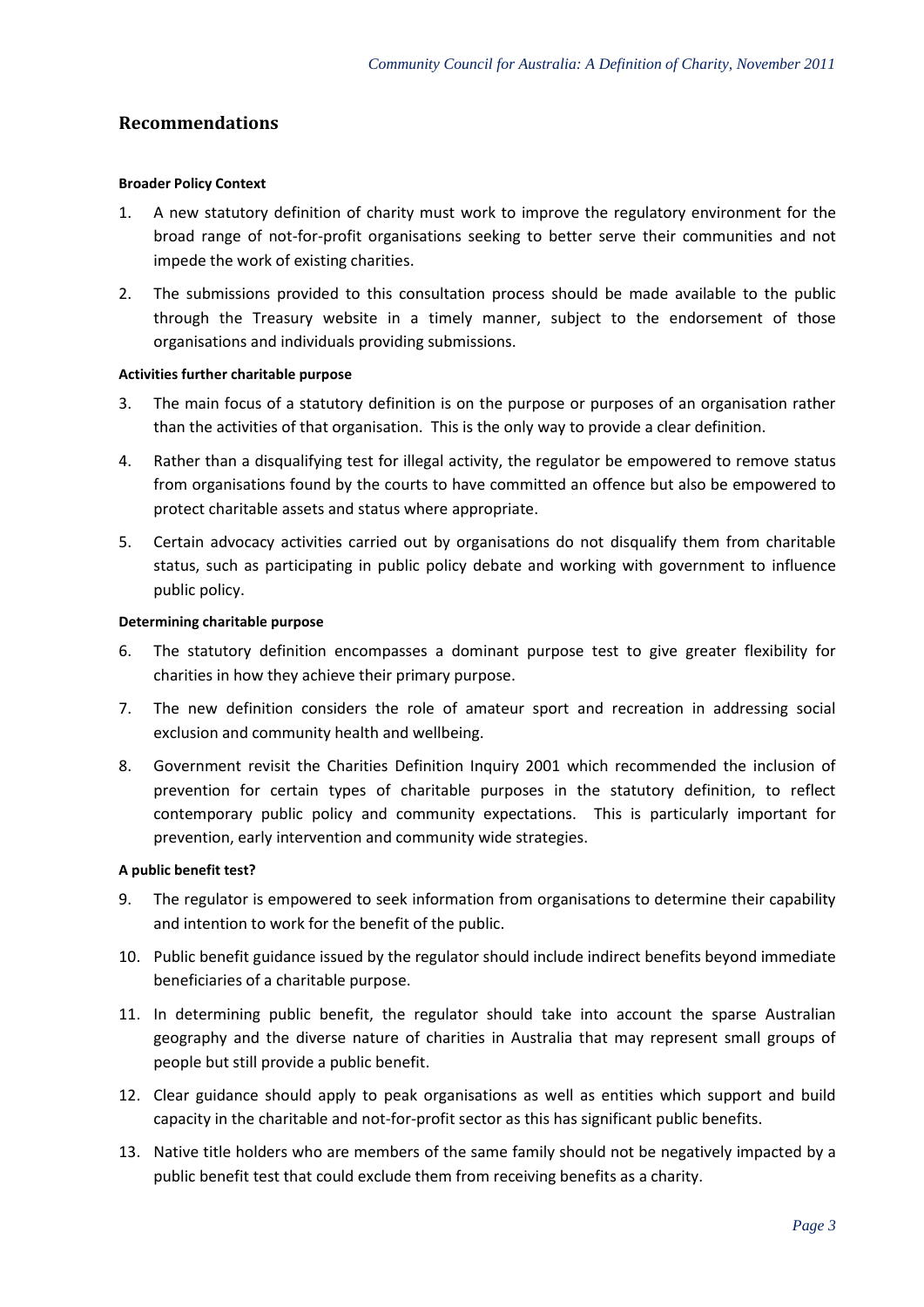#### **Putting a statutory definition into practice**

- 14. The Australian Charities and Not for Profits Commission (ACNC) have greater independence to regulate the sector holistically including assessing eligibility for tax concessions.
- 15. There is Commonwealth leadership and commitment to introduce the statutory definition across jurisdictions to reduce compliance costs to the sector and governments.
- 16. Any compliance costs and burden be minimised and that only those not-for-profits who seek charitable status or associated tax concessions are required to report to the regulator.
- 17. A reasonable transition period exists for charities to report on their status that is commensurate with capacity and clarity is provided on the impact of a new statutory definition on existing charities.
- 18. An education campaign is developed to accompany the establishment of a statutory definition of charity.

### **The Broader Policy Context**

It is an unprecedented time of reform in the Australian not-for-profit sector.

The signing of the first National Compact between government and the Australian not-for-profit sector just over 12 months ago heralded a new approach by government to both acknowledge and support the role of not-for-profit organisations in Australia. The establishment of an Office for the Not-for-Profit Sector within the Department of Prime Minister and Cabinet, the establishment of the Not-for-Profit Reform Council and the proposed establishment of the new Australian Charities and Not-forprofits Commission (ACNC) all represent significant positive changes in the relationship between government and the not-for-profit sector, and a commitment to necessary and overdue regulatory reform.

There have been no less than 15 major reviews, reports and inquiries into the regulation and contribution of the sector since 1995 and many of these recommended that a statutory definition of charity be introduced, including the Productivity Commission (201) and the review of Australia's Future Tax System (2010).

It is now acknowledged that promoting and supporting the not-for-profit sector is critical to building a more resilient and productive Australia. The Assistant Treasurer Bill Shorten described the sector as 'punching well below its weight' in terms of its contribution to the economy, to employment, to community life and the realisation of community values in Australia and has committed to a significant regulatory reform agenda.

There are seven major consultation processes underway or about to commence being coordinated by Treasury as part of the regulatory reform agenda, following the announcement in the 2011-12 Budget that the government would establish the one-stop-shop regulator. The consultations relate to specific conditions on charities to access tax concessions, national fundraising reforms and review of governance arrangements. It is critical that these processes align to best streamline and refine the regulation of not-for-profits and charities and that there the timelines for these significant reforms are made clear to the sector so they are best able to respond in a timely and worthwhile manner. A list of these processes is at Attachment 4 (Treasury's Not-For-Profit Newsletter, 21 November 2011).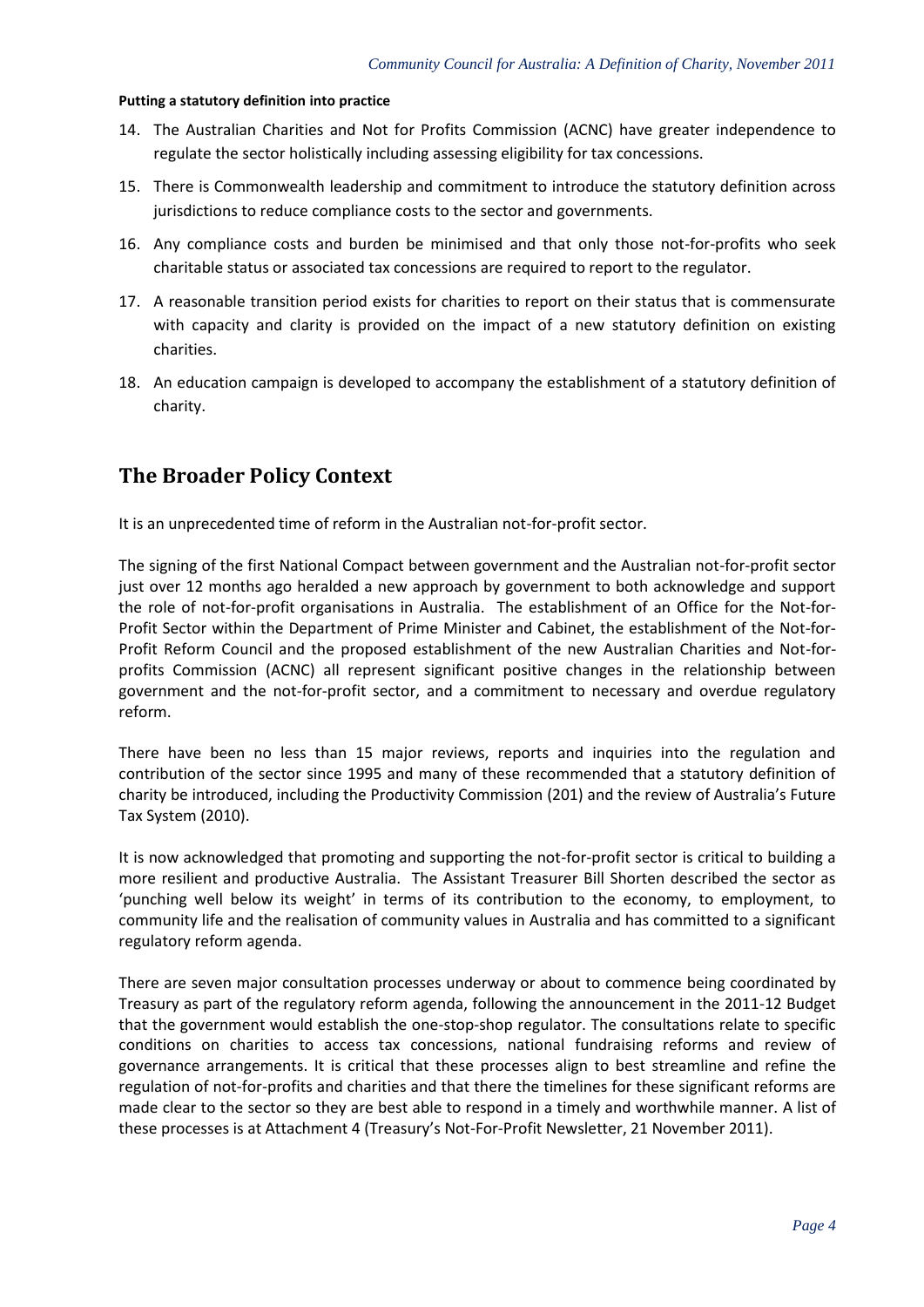As noted in the latest Treasury 'Not-for-profit reform newsletter' of 21 November 2011 (Attachment 4), five of the seven processes will be occurring in late 2011 or early 2012. While CCA welcome the opportunity of these significant reforms, the breadth of consultation occurring at one time is significant. We ask for continued understanding about the time pressures on volunteers in charities and not for profits that make short turnaround times challenging as well as clarity and guidance from the Government on the timing, scope and implementation of the reform agenda.

In addition to the regulatory reforms underway, the Federal Government has committed to promoting social enterprise, reducing compliance costs for not-for-profit organisations, encouraging a diversification of financing options to build a more sustainable funding base, establishing less bureaucratic reporting requirements while building community transparency, and working to improve relationships between government and the not-for-profit sector (see Attachments 2 and 3).

These commitments represent a significant change in the way Government and not-for-profits will interact in the future and consequently, how communities will be supported. It is critical that any proposed new regulatory imposition on not-for-profit organisations is informed by this agreed broader policy context.

Likewise, it is important that the consultation process is authentic and constructive. This was a key principle of the National Compact. It is noted that typically the Treasury does not make submissions received through its consultation processes available on their website. To enable the sharing of information and ideas and to strengthen the consultation process we call on the Treasury to publish submission received, with the endorsement of those making submissions, at the time of submission. This has been a great strength of previous inquiries and reviews into the sector. At the very least, the broader commitment of government to strengthening the not-for-profit sector needs to be reflected and CCA recommend:

- 1. A new statutory definition of charity must work to improve the regulatory environment for the broad range of not-for-profit organisations seeking to better serve their communities and not impede the work of existing charities.
- 2. The submissions provided to this consultation process are made available to the public through the Treasury website, in a timely manner, with the endorsement of those organisations and individuals providing submissions.

# **Activities further charitable purposes**

Put simply, an organisation's activities will not assist in determining if an entity is a charity or not.

Currently under common law and current tax ruling (2011/D2), both activities and purposes of an organisation are examined in determining if the organisations are charitable. It is also noted in Tax Ruling 2005/22 that activities, functions and character are relevant in determining what a charity is as this is consistent with approaches taken by the courts. This demonstrates the value of a stronger 'purposes' test set out in the statutory definition and will provide greater clarity. CCA recommends that the main focus of a statutory definition be on the purpose or purposes of an organisation rather than the activities of that organisation, given a number of considerations.

'Activities' should not be confused with the characteristics of an organisation that make it a 'not-forprofit'.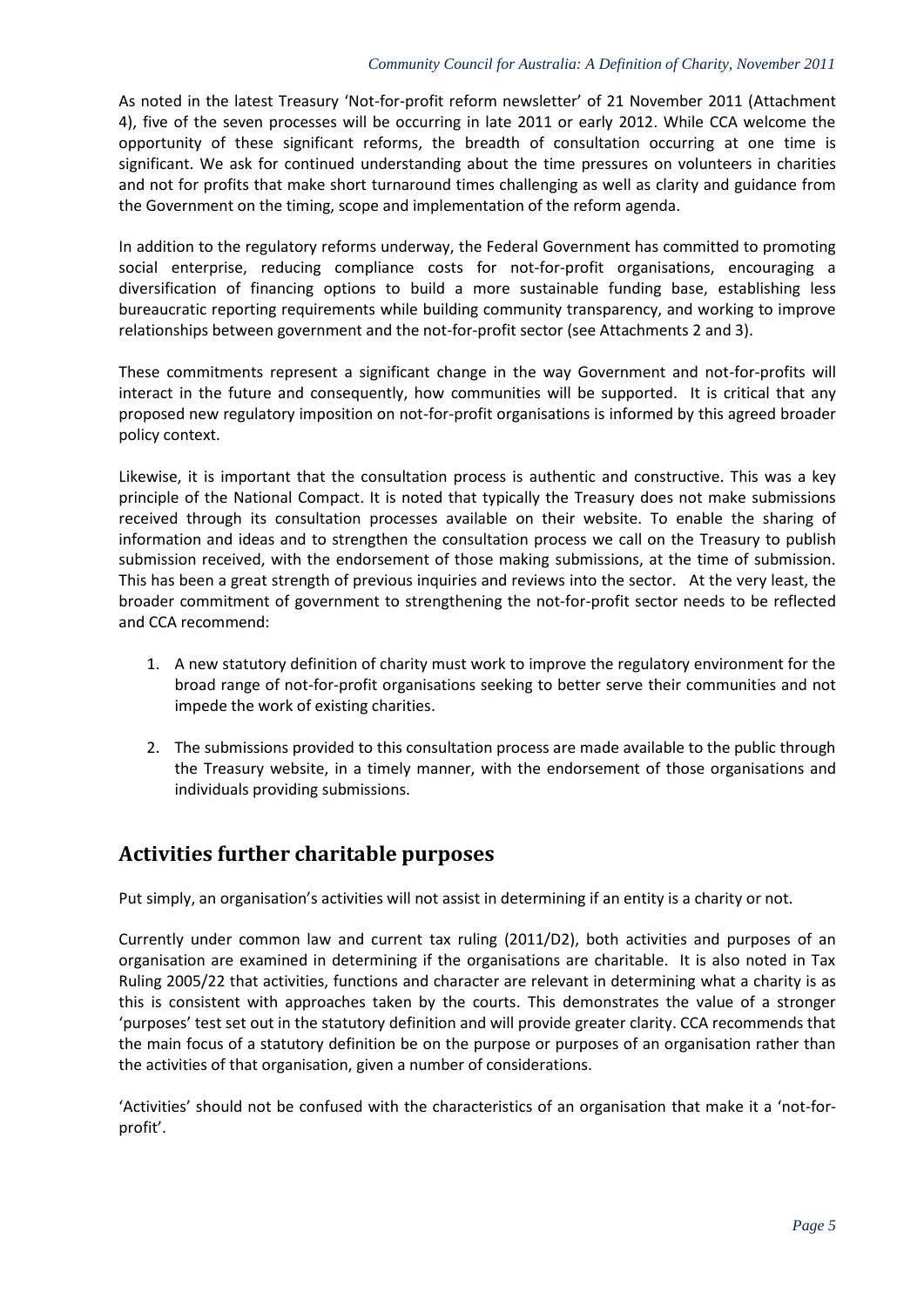CCA notes that the standardised definition of not-for-profit to be applied in determining a statutory definition of charity is the definition of not-for-profit being proposed through the draft 'in Australia' special conditions. While CCA supports the standardisation of the terminology of not-for-profit, we note that the 'in Australia' draft legislation is the subject of a separate consultation process in which CCA has raised a number of significant concerns.

It is also noted that the 'in Australia' legislation has not yet been introduced into the Federal Parliament and that further consultation on the legislation has not taken place. Before any legislation which sets out to curtail the operations of not-for-profits, such as preventing the movement of funds from exempt to non-exempt organisations, the sector must be fully consulted and the significant impact of such legislation is considered. Likewise in determining how an exempt entity's assets and income are treated, there must be allowances for incidental or minor activity that may occur outside an entity's primary purpose.

It is critical there is no ambiguity in describing how the charitable purpose will be tested. The Board of Taxation recommended in 2004 that the Charities Bill 2003 be revised to clarify how activities and purposes will be considered in determining if an entity is a charity (pg1, 3.45). The Explanatory Memorandum to the Charities Bill 2003 is ambiguous in that it indicates the activities will be considered to form an overall view of whether an organisation is charitable.

CCA strongly agrees that if entities conduct activities that generate a profit this should not disqualify them from attaining charitable status, noting that this is what the current law provides for and is confirmed in the latest ATO Tax Ruling 2011/14. This Ruling also articulates that if an entity's sole purpose is charitable and it carries on a business or commercial enterprise to give effect to that charitable purpose, the entity may still have a charitable purpose. It is not necessary for the activities themselves to be intrinsically charitable. The Ruling also indicates that an entity can distribute surpluses to owners or members as long as the distribution of funds to its owners or members is in furtherance of its charitable purposes

It is noted that the targeting of tax concessions to the activities of not-for-profit organisations which furthers their purpose is the subject of a separate consultation process. It is appropriate that any policy intent to target tax concessions to particular activities does not confuse the development of a well-defined and unequivocal statutory definition of charity based on purpose. To focus on activities will not reduce legal disputes and could create new compliance barriers to everyday fundraising activities.

CCA reiterates its call made in its previous submission that where profits of any activity are returned to altruistic purpose or objects of the organisation, the activity be treated as related activity (to the purpose) and relevant taxation concessions should apply.

To apply an activities test in determining the statutory definition of charity could curtail responsible fundraising, reinvestment of retained earnings in support of a charitable purpose, or responsible investment of profits or surplus into commercial activities at critical times such as start-up social enterprises and medium term investment to address falling profitability, etc.

A contemporary definition of charity must reflect the modern-day nature of not-for-profit activities. This includes the burgeoning notion of a 'social economy', whereby market mechanisms are used to achieve social outcomes and the impact of the purchaser-provider relationship between government and the sector through which an increasingly number of human services are provided by the sector.

The Productivity Commission in its 2010 report into the contribution of the sector defined the sector to include organisations involved in the production for the employment of the disadvantaged and those generating revenue to achieve purpose.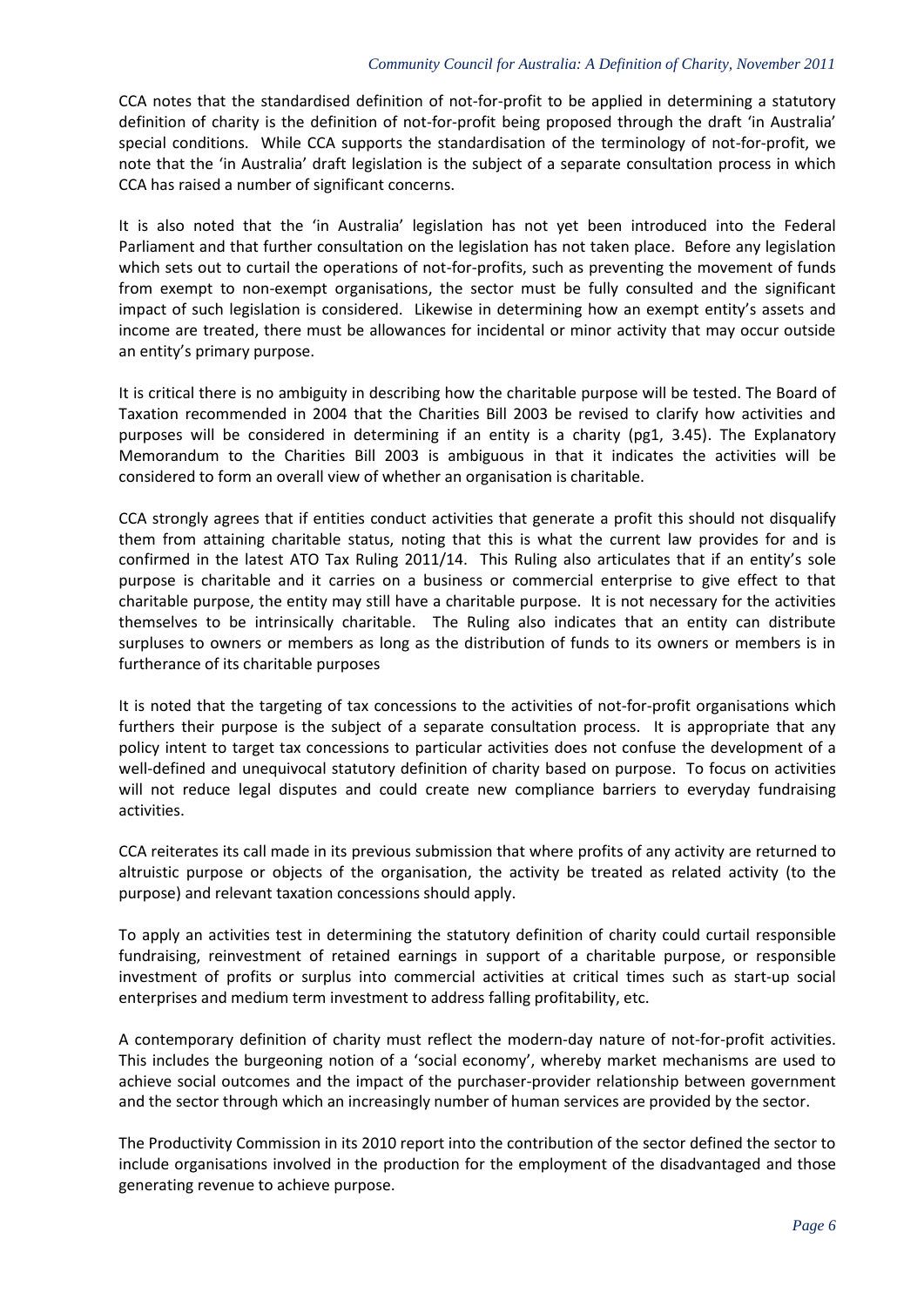#### *Community Council for Australia: A Definition of Charity, November 2011*

Governments, including the Commonwealth, are taking more interest in the role of social enterprises to create employment and training opportunities and have invested heavily in social enterprises through the stimulus funding and partnering to provide new investment vehicles for social enterprises through the Social Enterprises Development and Investment fund (SEDIF) administered by Department of Education, Employment and Workplace Relations (DEEWR).

The Productivity Commission estimated that around half of the sector's income is self-generated (including fees for goods and services), a third is received from government (including contracted government services) and around 10 per cent from philanthropic sources (2010).

Many not-for-profits are looking to commercial activities to support their activities, to invest in their capacity and to generate income to accommodate demand not met by government or philanthropic funding.

According to the Giving Australia study (Department of Families and Community Services 2005), in 2003-2004 over one quarter (29%) of not for profit organisations operated a commercial venture or social enterprise. In the overwhelming majority of cases (87%), the venture was an extension of services that organisations provide as part of their primary purpose and mission. Most organisations (90.1%) reported that they invested profits/surplus back into growing their enterprise, while a small minority donated to external organisations (14.7%), returned profits back to parent or auspice organisation (10.6%), or distributed surplus to members (5.6%).

In regards to the carrying out of illegal activities by organisations or individuals within an organisation CCA does not believe that this should be addressed through the legislation that introduces a statutory definition of charity. The Board of Taxation's 2003 Report on the consultation on the definition of charity recommended that an entity with an unlawful purpose was not entitled to charitable status, and recommends that an instance of unlawful conduct would not disqualify an entity from obtaining or retaining charitable status (recommendation 5.15).

The ACNC could be empowered through separate legislation to remove charitable status where entities as a whole have been prosecuted through the courts and found to have carried out illegal activities, however the regulator should also be empowered to protect charitable assets and the status of organisations where illegal activity has been carried out by individuals within the entity for their own gain, for example an employee misusing charitable assets for their own purposes without the knowledge of the organisation as a whole or an organisation's directors or trustees.

The political activities of an organisation are more contentious. CCA welcomes the Consultation Paper's discussion of this issue and notes that this was a key constraint on progress in the past attempt to pass a statutory definition in the Parliament in 2003. CCA does not support the inclusion of the activity as attempting to change the law or government policy as a disqualifying purpose and supports a refined test which enables this activity where it is to aid an organisation's charitable purpose (paragraph 108-109 of the Consultation Paper).

Advocacy by charities and not-for-profit organisations is a central tenet of a strong democracy. The sector has a central role in advocating for marginalised groups or individuals, and it raises awareness of social issues such as poverty or environmental degradation. Charities and not-for-profits, particularly peak bodies, play all these roles as well as often being an important source of advice to governments on public policy.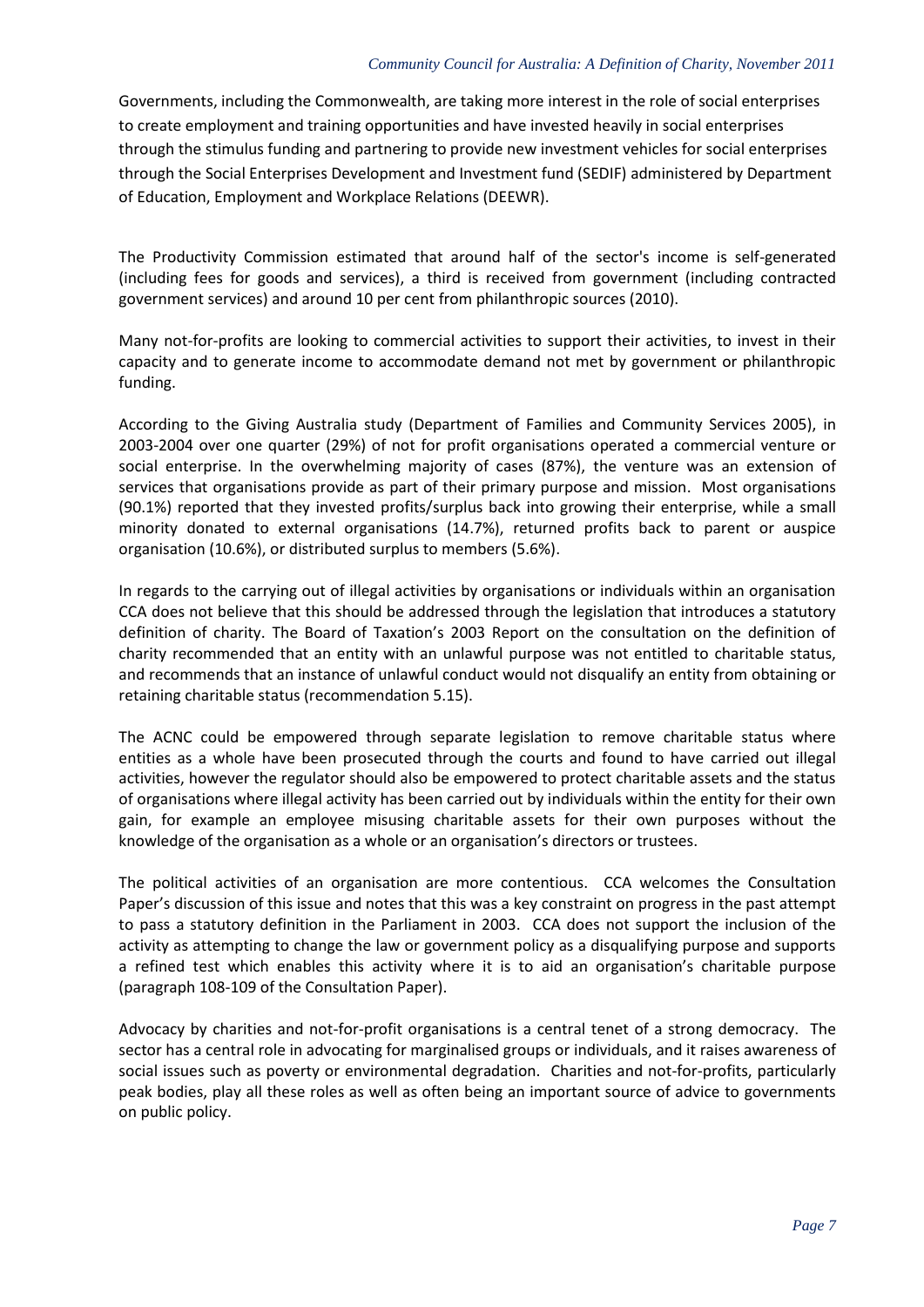The removal of gag clauses from Federal Government contracts in 2008 and the National Compact signed in good faith by government and the sector, represent important first steps in recognising the contribution of not-for-profits to civil society, the right to disagree not only as a democratic right, but recognising the sector as a partner in the policy making process.

CCA recommends:

- 3. The main focus of a statutory definition is on the purpose or purposes of an organisation rather than the activities of that organisation. This is the only way to provide a clear definition.
- 4. Rather than a disqualifying test for illegal activity, the regulator be empowered to remove status from organisations found by the courts to have committed an offence but also be empowered to protect charitable assets and status where appropriate.
- 5. Certain advocacy activities carried out by organisations do not disqualify them from charitable status, such as participating in public policy debate and working with government to influence public policy as many peak bodies do.

# **Determining charitable purposes**

There are two key considerations in determining what a charitable purpose is. The first is requiring charities to have a 'dominant' purpose' and the second is determining the types of purposes that are charitable.

CCA supports the requirement as set out in the Charities Bill 2003 that charities have a dominant charitable purpose, but does not support the development of an 'exclusively charitable' purpose as is the case in some overseas jurisdictions.

A dominant purpose test will be sufficient to determining the core rationale of an entity, while allowing charities to have incidental and ancillary purposes to support their dominant and primary purpose. The application of an exclusive purpose test could also lead to the ineligibility of an organisation to charitable status due to their activities, which are in fact supporting their dominant purpose. Simply put, a dominant purpose test provides greater flexibility and enables the carrying on of activities that support the primary charitable purpose.

It is noted the Consultation Paper has not included sporting, recreational or social purposes as charitable. This is a fairly blunt reading of the current case law and does not necessarily reflect the contemporary role of amateur and recreational sport in building social inclusion and contributing significantly to community health and wellbeing. The exclusion of sport from heads of charity has led to some controversy in the courts and it may be simpler to recognise the advancement of amateur sport as is the case in charity law in England and Wales.

One of the strengthens of the Charities Bill 2003 was the wide range of purposes to be expanded from the Pemsel heads to include health, social and community welfare, religion, culture, natural environment. CCA supports the inclusion of a category of charitable status that includes 'other purposes', to provide flexibility in the definition and meet community expectations.

The Paper notes the need to determine if 'advancement' should be clarified to reflect 'prevention'. CCA suggests this being explored further and that the recommendations from the Charities Definition Inquiry be revisited which included the prevention of sickness, poverty, and protection of civil and human rights, to reflect the significant policy focus on early intervention and prevention strategies.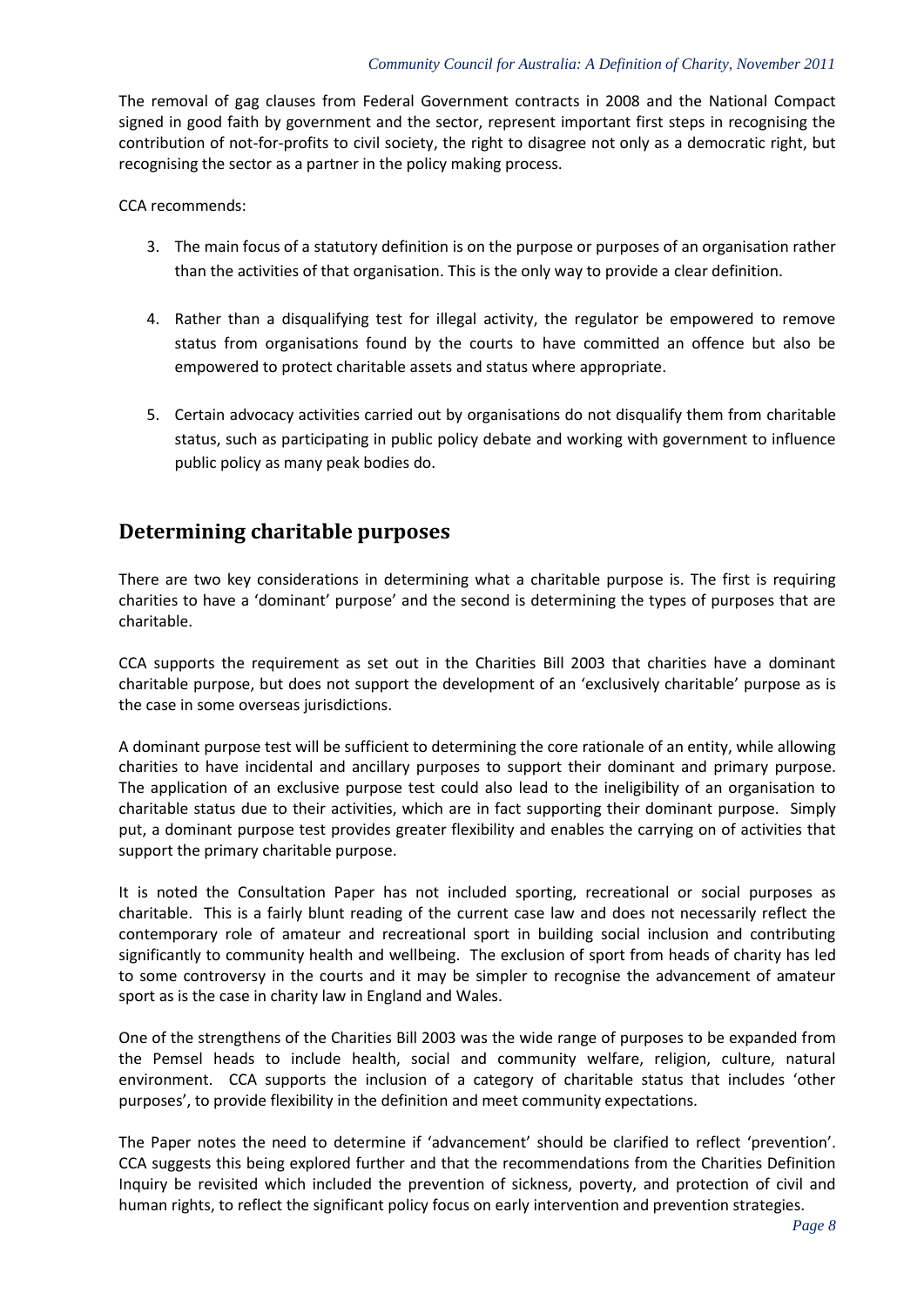As noted by the Productivity Commission in its report into the contributions of the not-for-profit sector in 2010, there is now universal agreement that prevention is better than cure, and generally costs far less to governments and communities. The adoption of social inclusion, early intervention and prevention strategies is well documented in other places and is now actively being supported by governments themselves.

The Commission noted the difficulty in demonstrating the value of avoiding a cost that would otherwise be imposed by a problem and that prevention tends to attract less donor support. This is compounded by the exclusion of prevention in the common law definition of charity as applied for deductable gift recipient status. Lack of DGR endorsement effectively means that the some parts of the sector are denied the competitive advantage of being able to source critical funding support from philanthropic trusts and corporate sponsorships, impeding their sustainability. The Commission's recommendation that deductibility should be widened to include all tax endorsed charities is in the interests of simplicity and is in keeping with contemporary understanding of what is charitable.

There are several initiatives and frameworks being developed to better measure the impact, rather than the inputs or outputs of programs and activities. The Productivity Commission's recommendation that a Centre for Community Service Effectiveness to promote 'best practice' approaches to evaluation, with an initial focus on the evaluation of government funded community services, should be considered as part of the wider reform framework for the not-for-profit sector.

CCA recommends:

- 6. The statutory definition encompasses a dominant purpose test to give greater flexibility for charities in how they achieve their primary purpose.
- 7. The definition considers the role of amateur sport and recreation in addressing social exclusion and community health and wellbeing.
- 8. Government revisit the Charities Definition Inquiry 2001 which recommended the inclusion of prevention for certain types of charitable purposes in the statutory definition, to reflect contemporary public policy and community expectations. This is particularly important for early intervention and community wide strategies.

# **Is it for the public benefit?**

The ACNC should be empowered to investigate and determine if organisations seeking charitable status are working for the public benefit. Providing benefits for the public (which could also be described as community benefit) as opposed to exclusive private benefits for individuals and their families is a key principle of what constitutes a charity, as developed by case law over time.

In determining if an organisations is charitable through a contemporary purposes test, their public benefit should be presumed as is currently the case, however the regulator should be empowered to seek information from organisations to determine their capability to achieve an organisation's purpose that is beneficial, and that those benefits are provided for the public or a section of the public.

A clear description of how public benefit will be determined by the regulator is an important reform and must work to limit ambiguity and unnecessary compliance. It is noted that the England and Wales *Charities Act 2006* has taken a non-statutory approach in overturning public benefit, which has allowed existing case law to form the basis of methodology to test public benefit.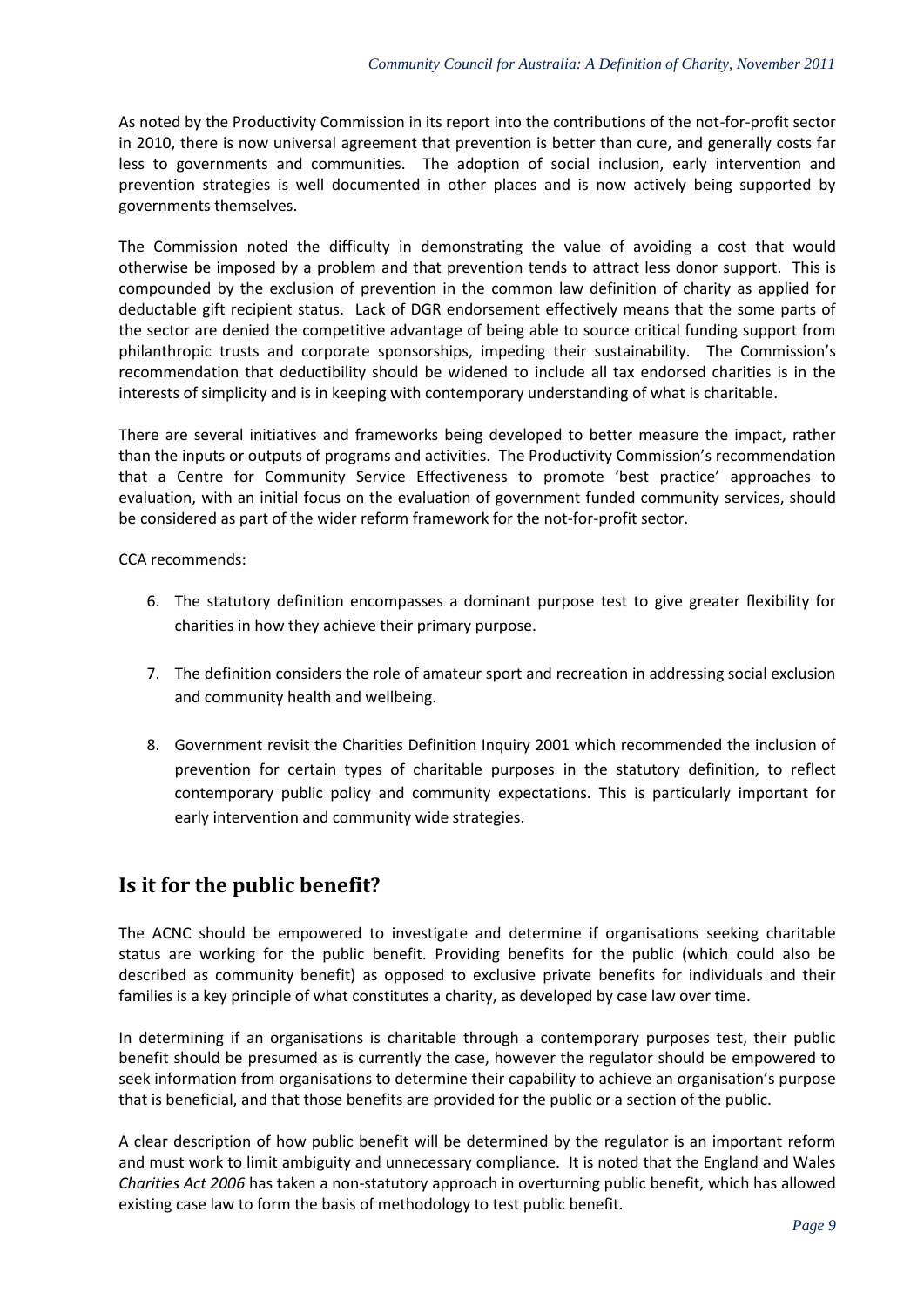No less than 19,000 words make up the guidance on public benefit test as applied in England and Wales and there are mixed views on the clarity this has brought to their statutory definition of charity.

Most established charities are already presumed to satisfy public benefit requirements. For example, for the purpose of initial certification, if an entity is a not-for-profit entity, its primary purpose is to undertake charitable works, it has been operating in its present form for at least 12 months and there have not been any substantial complaints about the entity to a government body, then the onus of proof on the organisation is unlikely to provide any real reform in charity regulation.

Charities have a track record in meeting the public benefit so there is no need for undue or burdensome compliance to satisfy the regulator, nor should one apply to those organisations. The information that will be required to be provided to the newly established Commission should satisfy any public benefit requirements. Those organisations should report, however, on the public benefit at re-registration.

It would be expected that organisations who are applying for charitable status for the first time could be required to provide information about how they will achieve their charitable purpose, and should include an outline of how the public or section of the public will benefit from the organisation's purpose.

It is noted that the most controversy that has arisen from the overturning of presumption of public benefit in other jurisdictions has related to charities which charge fees for services. Charities have long charged fees for services and will continue to do so, as has been established by existing case law. Likewise public policy particularly to advance education and provide health care has supported a growing role for charities to provide services, often for fees, to alleviate the demand for government services. It has been noted by the Charities Commission of England and Wales that a high level and non-exclusive criteria around public benefit, including for fee-charging charities, in their Charities Act to clarify general principles should be taken into account when assessing public benefit (Charities Commission, 2005).

In developing guidance on the meaning of 'benefit', it must however include indirect benefits as well as direct benefits, as is the case in New Zealand. Indirect benefits (where the benefit extends beyond the immediate beneficiaries) as well as direct benefits may be taken into account in assessing whether an entity provides sufficient benefit to the public. For example, courts have held that a registration system for medical practitioners provided a public benefit by ensuring that medical practitioners met an appropriate standard and therefore protecting the public by ensuring that those practitioners were adequately qualified.

Peak organisations that have a degree of integration and commonality of purpose with its members should also be considered, while professional associations may not meet this test.

It is interesting that the Consultation Paper is silent on the contents of Tax Ruling 2005/22 which focuses on the exempt status of entities created by entities which are already exempt from income tax. These sorts of entities may provide services to the charitable entity or entities, or raise profits which are put directly back into the charitable purpose. They may be run by the entity directly or may share a board or other governance structures.

One of CCA's member organisations that specialises in supporting and building the IT capacity of notfor-profit organisations recently wrote to the Assistant Treasurer following its unsuccessful application for charitable status: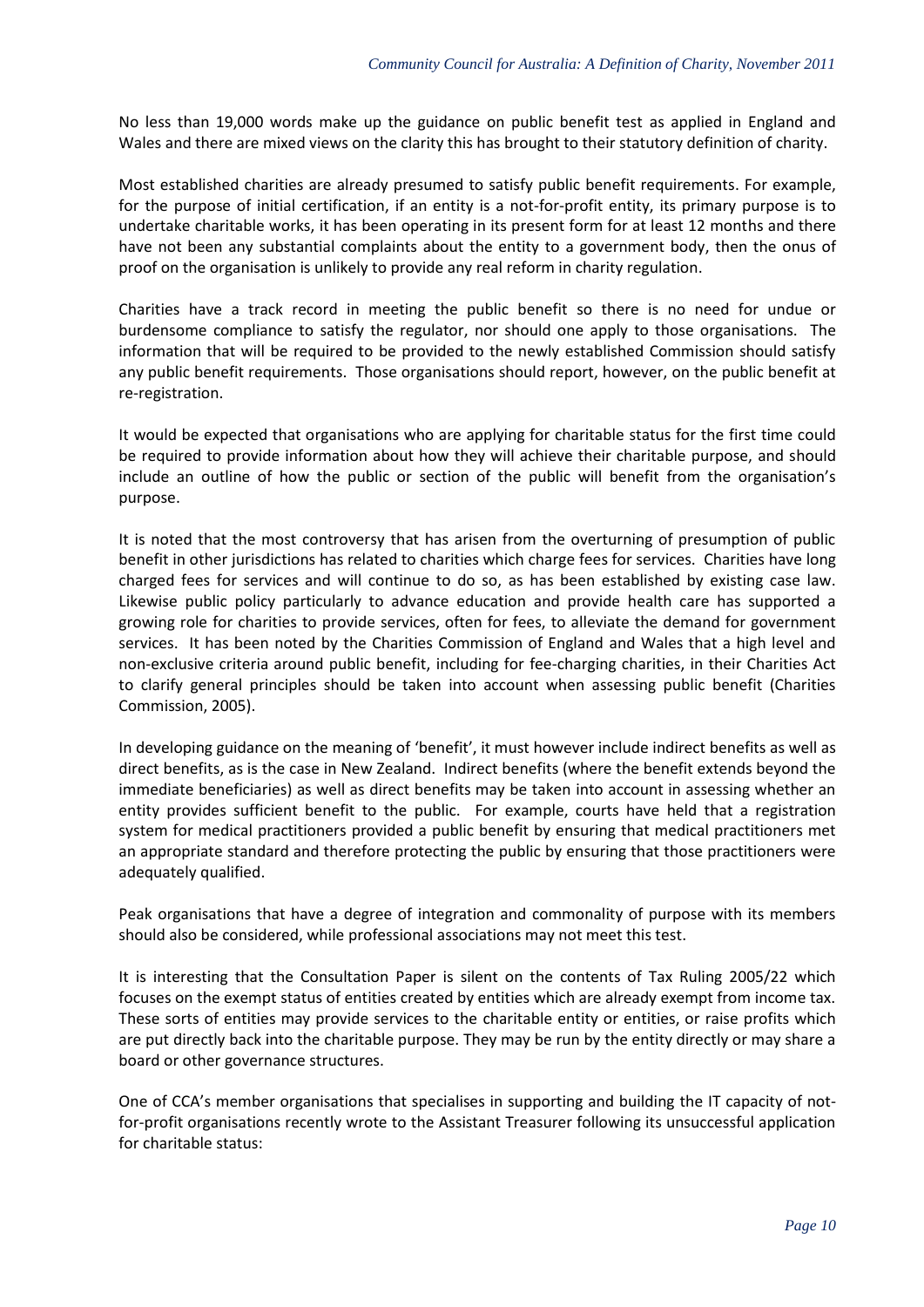"We may not be aimed specifically at disadvantaged individuals, the thousands of organisations we support are for the most part carrying out this vital role i.e. we are 'helping the helpers' save money that can be diverted to direct service delivery and to become more effective and efficient, as recommended by the recent Productivity Commission report on the not-for-profit sector, which concluded, inter alia, that: 'NFPs are constrained in improving productivity. Areas of most concern are inadequate governance skills, low uptake of information technology and lack of capacity in evaluation." They went on to recommend: 'A more strategic approach to sector support could assist in developing these intermediary services, including in information technology, which would help small NFPs benefit from economies of scale' (Productivity Commission 2010 Report, Overview, page 37)" (Letter from Connecting Up to Assistant Treasurer, 8 April 2010).

The statutory definition should provide some clarity around these types of entities as the current principles for determining exempt status is based on a raft of case law, most of it generating from the states. TR 2006/22 highlights the need for a clear public benefit test (or not private benefit) and purposes test which takes in a broader range of charitable purposes. Clarity should also be provided for organisations who may be set up independently of charitable or exempt organisations but whose main focus is to build the capacity of not-for-profit organisations in IT, to assist with mergers, or to build new finance options.

A similar test to that which applies to peak organisations could apply, while noting the need to ensure as set out in TR 2005/22 that control by one entity over another does not equate to the delivery of charitable purposes, nor does control automatically imply the values of one entity apply to another. Given the reliance on the not-for-profit sector to deliver public services, as well as their role in building strong communities, a purpose which strengthens charitable organisations and enables them to fulfil their charitable purpose with more confidence and resources should be considered in a similar way to the purposes test which could apply to peak bodies.

It has recently been noted in the Senate Economics Committee Inquiry into finance for the not-forprofit sector, the role of intermediaries is central to enabling new finance models (such as the establishment of the GoodStart Childcare consortium which took over the ABC Learning Centres) and in developing blended investment models to normalise the market.

Any new definition of charity and public benefit guidance must recognise the sparse geography of Australia and the diversity of the charitable sector in Australia which meets a wide range of purposes. CCA supports the Board of Taxation's review of the Charities Bill 2003 that a purpose is aimed at the public are that the group that will potentially benefit is not 'numerically negligible'.

Likewise, native title holders who are members of the same family should not be negatively impacted by any public benefit test that could exclude those entities from receiving benefits as charities, and a provision should be made for this in the legislation. The New Zealand definition provides a useful precedent to take into account family ties.

CCA recommends:

- 9. The regulator is empowered to seek information from organisations to determine their capability and intention to work for the benefit of the public.
- 10. Public benefit guidance issued by the regulator should include indirect benefits beyond immediate beneficiaries of a charitable purpose.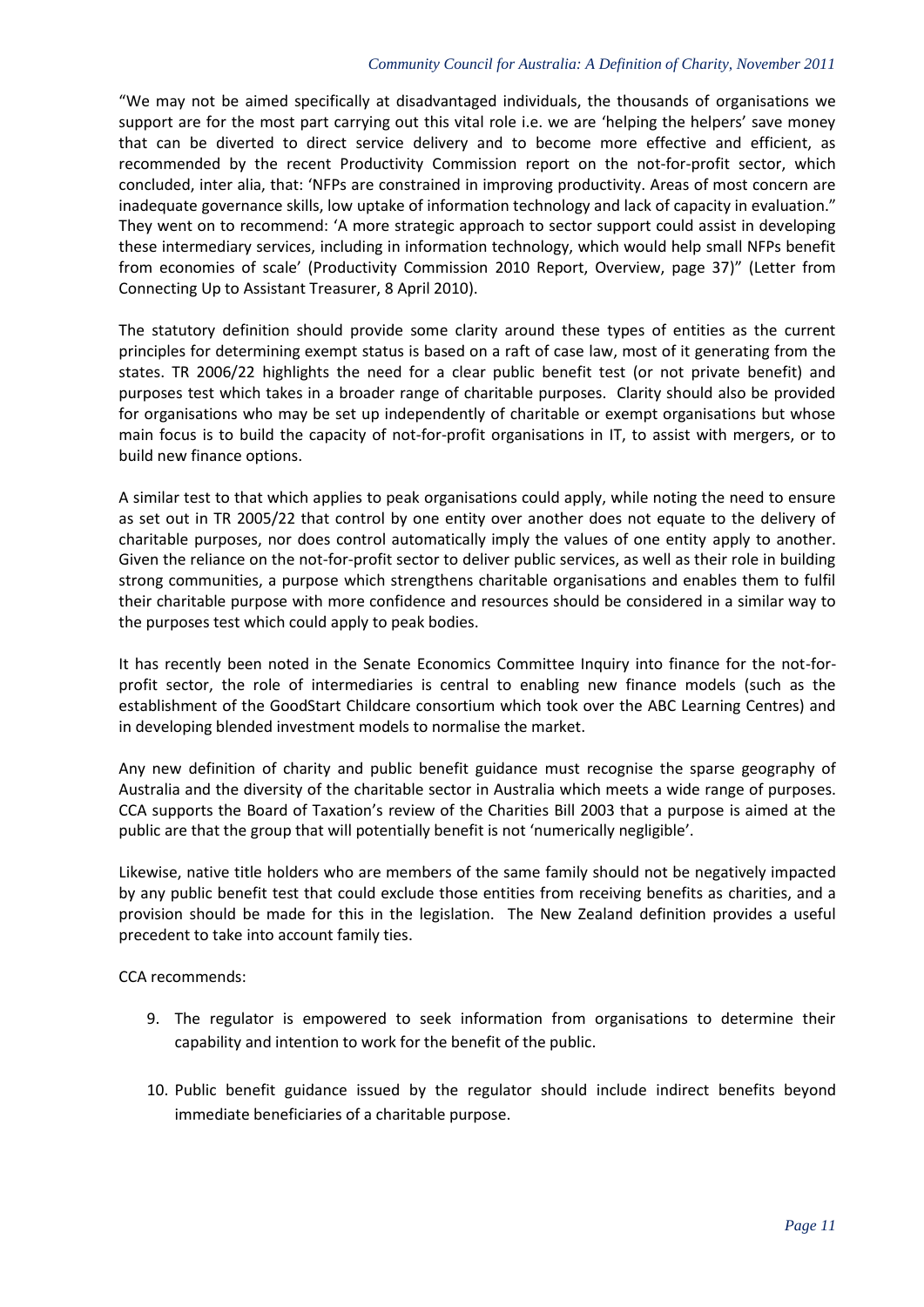- 11. In determining public benefit, the regulator should take into account the sparse Australian geography and the diverse nature of charities in Australia that may represent small groups of people but still provide a public benefit.
- 12. Clear guidance should apply to peak organisations as well as entities which support and build capacity in the charitable and not-for-profit sector as this has significant public benefits.
- 13. Native title holders who are members of the same family should not be negatively impacted by a public benefit test that could exclude them from receiving benefits as a charity.

# **Putting a statutory definition of Charity into practice**

A statutory definition of 'charity' should seek to reduce uncertainty for NFPs applying for charitable status as its primary function.

The Consultation Paper states for the first time that the new Australian Charities and Not-for-profits Commission (ACNC) will determine if an organisation is a charity, but that the ATO will retain a core function and determine if charities meet the special conditions and is entitled to tax concessions. There is no description of the types of tests that comprise these special conditions that will guide the ATO in its decision-making.

This does seem to move away from the Government's commitment to establish the Australian Charities and Not-for-profits Commission as a "one-stop-shop for the support and regulation of the NFP sector" (Assistant Treasurer Media Release 10/5/2011) and create a two-step regulatory process.

The ACNC should have greater independence and determine eligibility for tax concessions based on what becomes the statutory definition. The current role of the ATO as revenue collector and 'gatekeeper' of tax concessions provided to charities creates a conflict of interest in determining who is charitable and who is not. The introduction of a statutory definition should be a real and significant reform and provide a framework for the regulator can apply with independence and confidence as its first priority. This will reduce confusion for the sector and build community confidence as is the policy intent of this reform.

Given the variety of means by which not-for-profits can currently obtain tax concessions (particularly DGR), it would be more administratively efficient for all applications for Commonwealth tax concessions to go through a single portal and a single regulator, that being the ACNC.There may be some administrative reason for the ATO to have a greater role initially in determining tax concessions, however, over time, the endorsement of all not-for-profits for tax concessions should be transferred to the ACNC, as recommended by the Productivity Commission in 2010.

Once a statutory definition is established, there must be Commonwealth leadership to implement it across jurisdictions. As identified by the Productivity Commission there are 40 statutes across Australian jurisdictions which provide tax concessions to charitable organisations and 19 separate agencies that regularly make determinations of charitable status (NRNO 2007). The resulting administrative and compliance burden for organisations operating across jurisdictions is onerous. At the Commonwealth level, the ATO has, in effect, become the de facto 'regulator' in determining which NFPs qualify for charitable and/or DGR status. In other jurisdictions, the processes for determining charitable status vary significantly, with little coordination among agencies, and a high degree of inconsistency and duplication.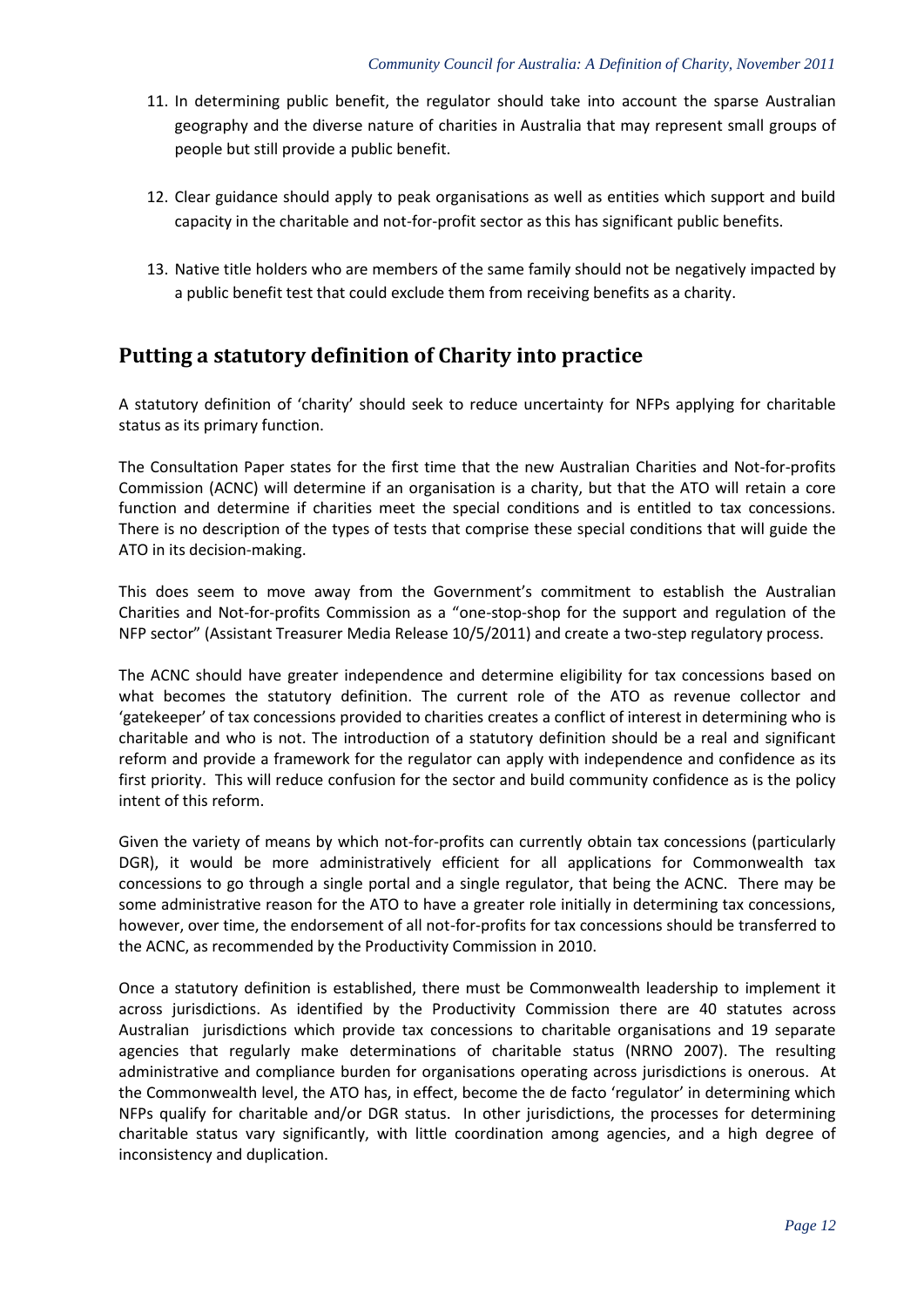#### *Community Council for Australia: A Definition of Charity, November 2011*

The widening of charitable purposes introduced by the *Extension of Charitable Purposes Act 2004* has not been taken up by any state jurisdiction to reform their definition of charity. However the harmonisation of tax concessions arrangements at the jurisdictional level would contribute to a more streamlined system with potential to further reduce administration costs. As noted by the Productivity Commission, this does not imply that the concessional rates need be the same in each jurisdiction as that is a policy decision for the individual jurisdictions, as has occurred in the harmonisation of payroll tax.

A statutory definition of charity which widens the range of charitable purposes should not greatly increase the numbers of charities.

The great majority of not-for-profits are small unincorporated organisations; approximately 440,000 of the sector's 700,000 organisations fall in his category. There are many restrictions on what charities can do, both in terms of the types of work they do, and the ways in which they can operate. In fact no matter how broad the definition of charity, the cost of regular reporting may outweigh the potential benefits provided by receiving charitable tax concessions. Registration for charitable status should be voluntary to minimise compliance particularly for small organisations, unless, of course, organisations are seeking taxation concessions.

It is inevitable that there will be additional requirements for charitable entities to self-assess against the statutory definition. The compliance burden must be minimised to reflect the government commitment to reducing red tape and compliance costs for not-for-profit organisations.

CCA asks the Treasury for greater clarity about the impact of a new definition on entities that currently have charitable status. Given the intention of introduction a statutory definition is to codify existing common law that has been used to interpret the meaning of a charity, based on 400 years of common law, existing charities who have a long history and demonstration of providing public benefits, should remain charities.

CCA notes that the transitional issues for charitable entities should be minimal given the statutory definition will not be introduced until July 2013, but calls for a reasonable transition to any new reporting or compliance arrangements that are commensurate with current capacity as well as taking into consideration the wide range of reforms concerning the regulation and development of the notfor-profit sector.

It will be vital that an education campaign is undertaken to ensure the sector understands any new requirements resulting from a statutory definition of charity. This will be critical to address uncertainty within the sector, legal profession and government. Peak bodies should also be considered as important vehicles as partners with government to provide information to not-for-profit organisations.

### CCA recommends:

- 14. The ACNC have greater independence to regulate the sector including assessing eligibility for tax concessions.
- 15. There is Commonwealth leadership and commitment to introduce the statutory definition across jurisdictions to reduce compliance costs to the sector and governments.
- 16. Compliance costs and burden be minimised wherever possible in introducing a statutory definition of charity and that only those not-for-profits who seek charitable status are required to report to the regulator.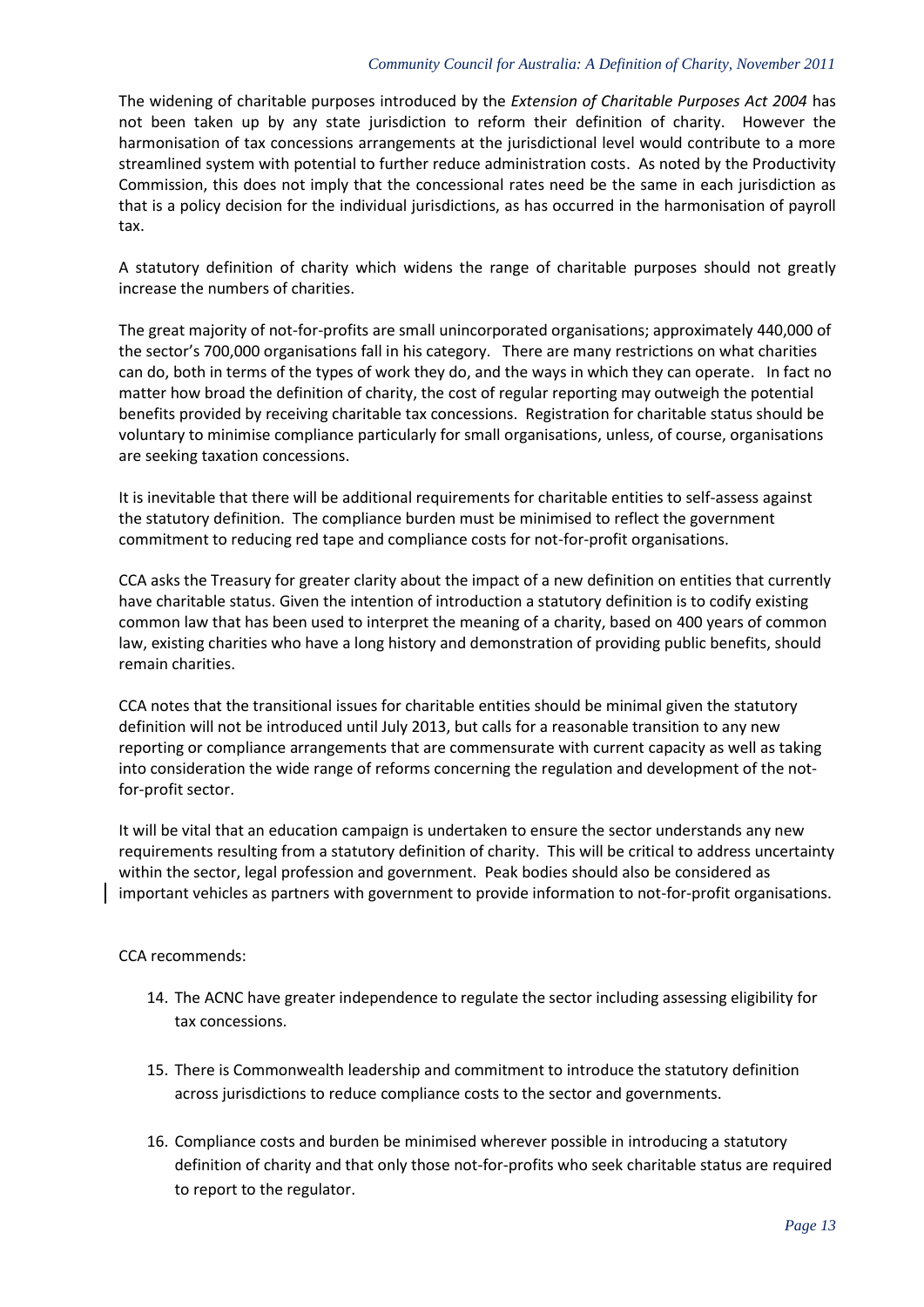- 17. A reasonable transition period exists for charities to report on their status that is commensurate with capacity and clarity is provided on the impact of a new statutory definition on existing charities.
- 18. An education campaign is developed to accompany the establishment of a statutory definition of charity.

# **Conclusion**

In embarking on the establishment of a statutory definition of charity, the Government is endeavouring to achieve what previous Governments have been unable to achieve and take the next significant step on the reform journey.

A sensible definition should not open the floodgates for all not-for-profits to be charities, but ensure those concessions are targeted to genuine charitable organisations working for the public benefit through clear guidance of public benefit to charitable organisations and clear powers for the regulator to determine public benefit. It is important that the new definition of charity fits with contemporary public policy and community expectations of charities.

The primary rationale for a statutory definition should be to simplify the registration process for eligible charities and build community confidence in the charitable sector through greater support for charities and streamlined processes. This includes a genuine commitment to streamline definitions of charities used by differing Australian jurisdictions.

In administering a statutory definition of charity, the regulator must have independence to determine charitable status including access to tax concessions, as recommended by the Productivity Commission. This will provide greater certainty to the sector and the community and simplify the registration process for not-for-profit organisations as is the policy intent of the reform agenda.

CCA welcomes this consultation process and is willing to discuss the content of this submission further.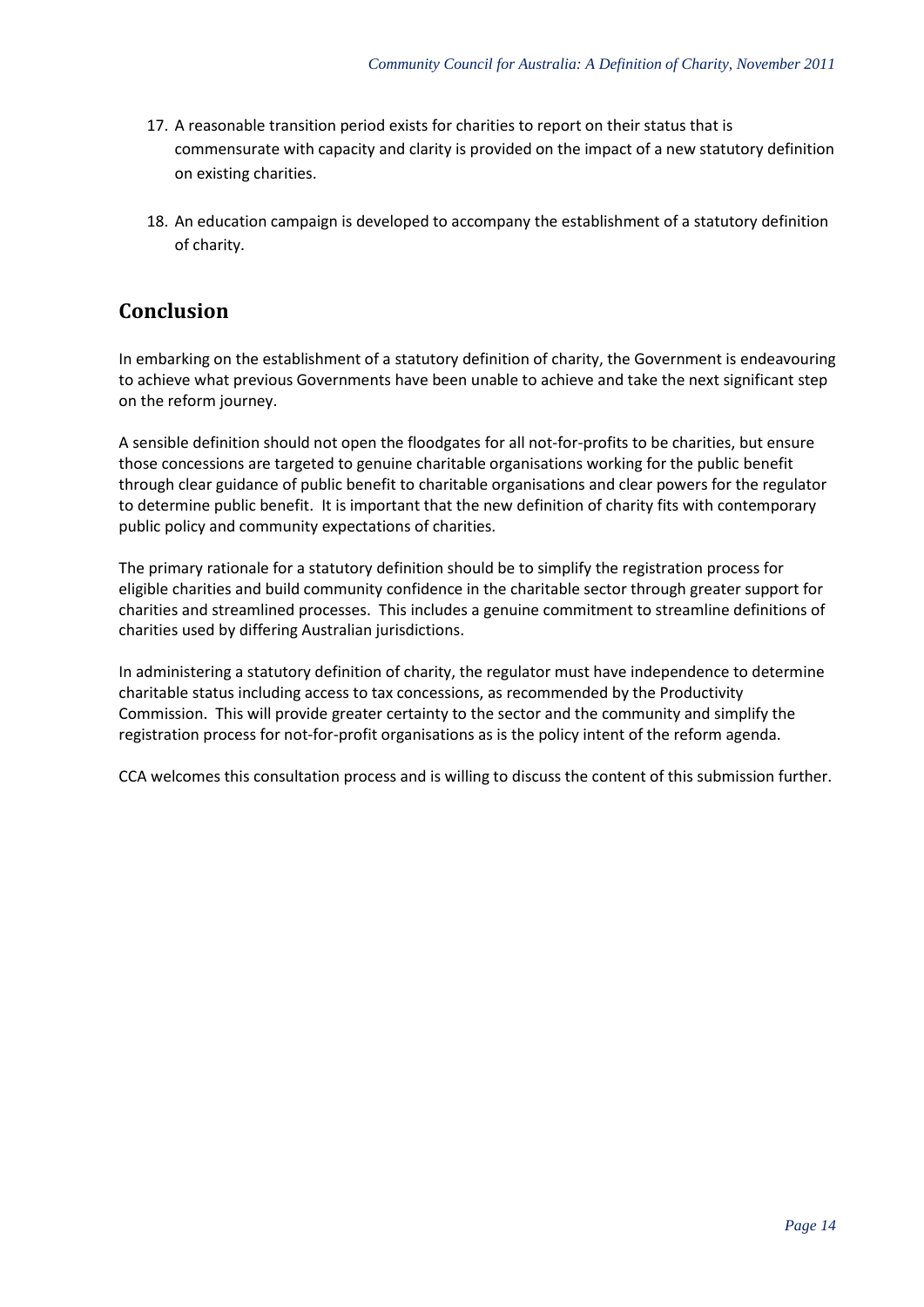**Attachment 1**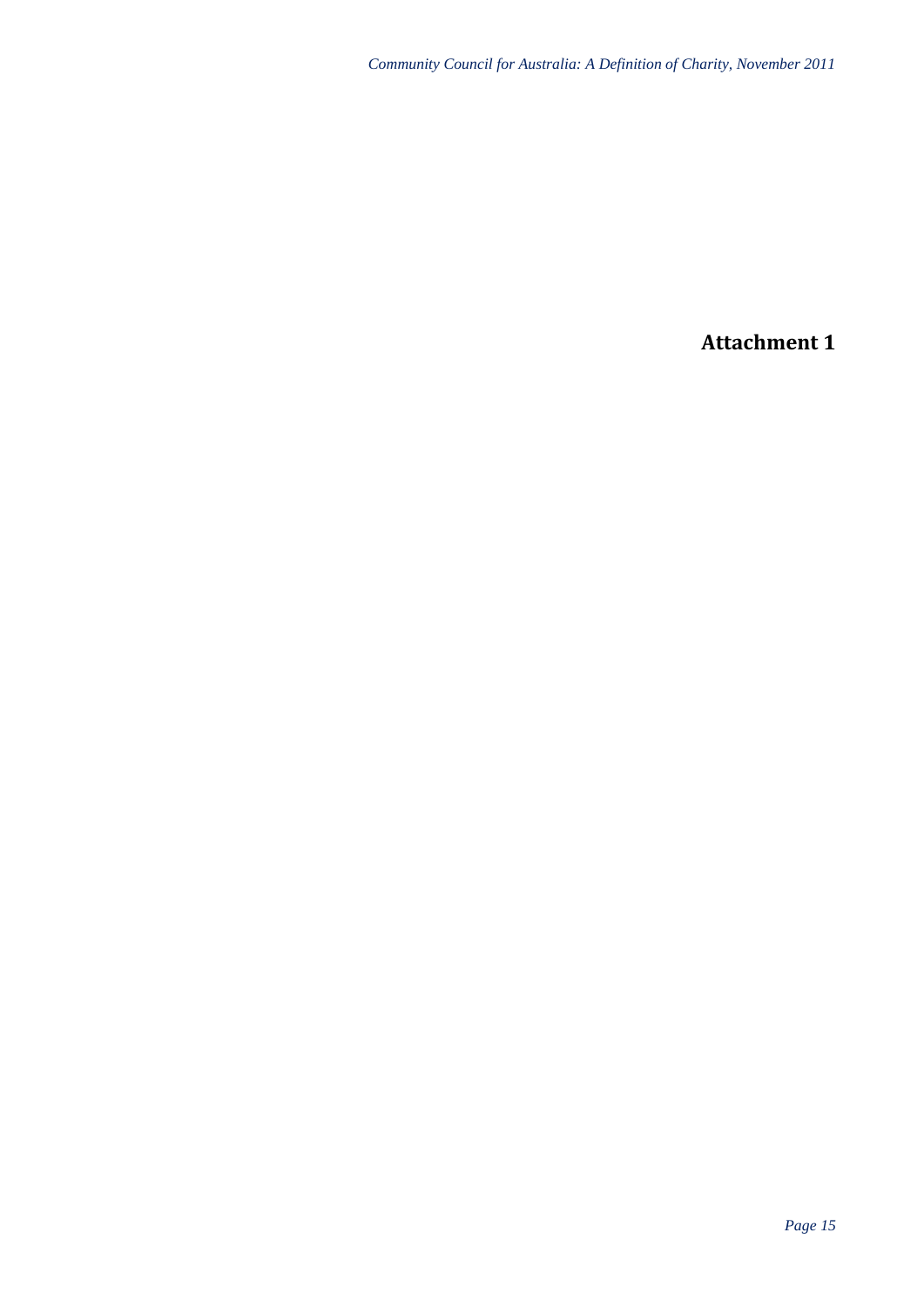# **List of Members of the Community Council for Australia As at November 2011**

- 1. Aboriginal Employment Strategy Ltd. Danny Lester
- 2. Alcohol and other Drugs Council of Australia David Templeman
- 3. Alcohol Tobacco and Other Drugs Association ACT Carrie Fowlie
- 4. Associations Forum Pty. Ltd John Peacock
- 5. Australian Indigenous Leadership Centre Rachelle Towart
- 6. Australian Institute of Superannuation Trustees Fiona Reynolds
- 7. Australian Major Performing Arts Group Susan Donnelly (Director)
- 8. Church Communities Australia Chris Voll
- 9. Connecting Up Australia Doug Jacquier
- 10. Consumers Health Forum Carol Bennett
- 11. Good Beginnings Australia Jayne Meyer Tucker (Director)
- 12. GoodStart Childcare Ltd. Julia Davison
- 13. HammondCare Stephen Judd (Director)
- 14. HETA Inc. Sue Lea
- 15. Hillsong Church George Aghajanian
- 16. Illawarra Retirement Trust Nieves Murray
- 17. Lifeline Australia Dr Maggie Jamieson
- 18. Maroba Lodge Ltd. Viv Allanson
- 19. Mental Health Council of Australia Frank Quinlan
- 20. Mission Australia Toby Hall (Director)
- 21. Musica Viva Australia Mary Jo Capps (Director)
- 22. Opportunity International Australia Rob Dunn
- 23. Philanthropy Australia Deborah Seifert
- 24. RSPCA Australia Heather Neil (Director)
- 25. Social Ventures Australia Michael Traill
- 26. St John Ambulance Peter LeCornu
- 27. Surf Life Saving Australia Brett Williamson (Director)
- 28. The ANZCA Foundation Ian Higgins
- 29. The Benevolent Society Anne Hollonds
- 30. The Big Issue Steven Persson (Director)
- 31. The Centre for Social Impact Peter Shergold
- 32. The Smith Family Lisa O'Brien (Director)
- 33. The Ted Noffs Foundation Wesley Noffs
- 34. Volunteering Australia Inc. Cary Pedicini
- 35. Wesley Mission Keith Garner (Director)
- 36. WorkVentures Ltd. Arsenio Alegre
- 37. World Vision Australia Tim Costello (Chair)
- 38. YMCA Australia Ron Mell
- 39. Youth off the Streets Fr. Chris Riley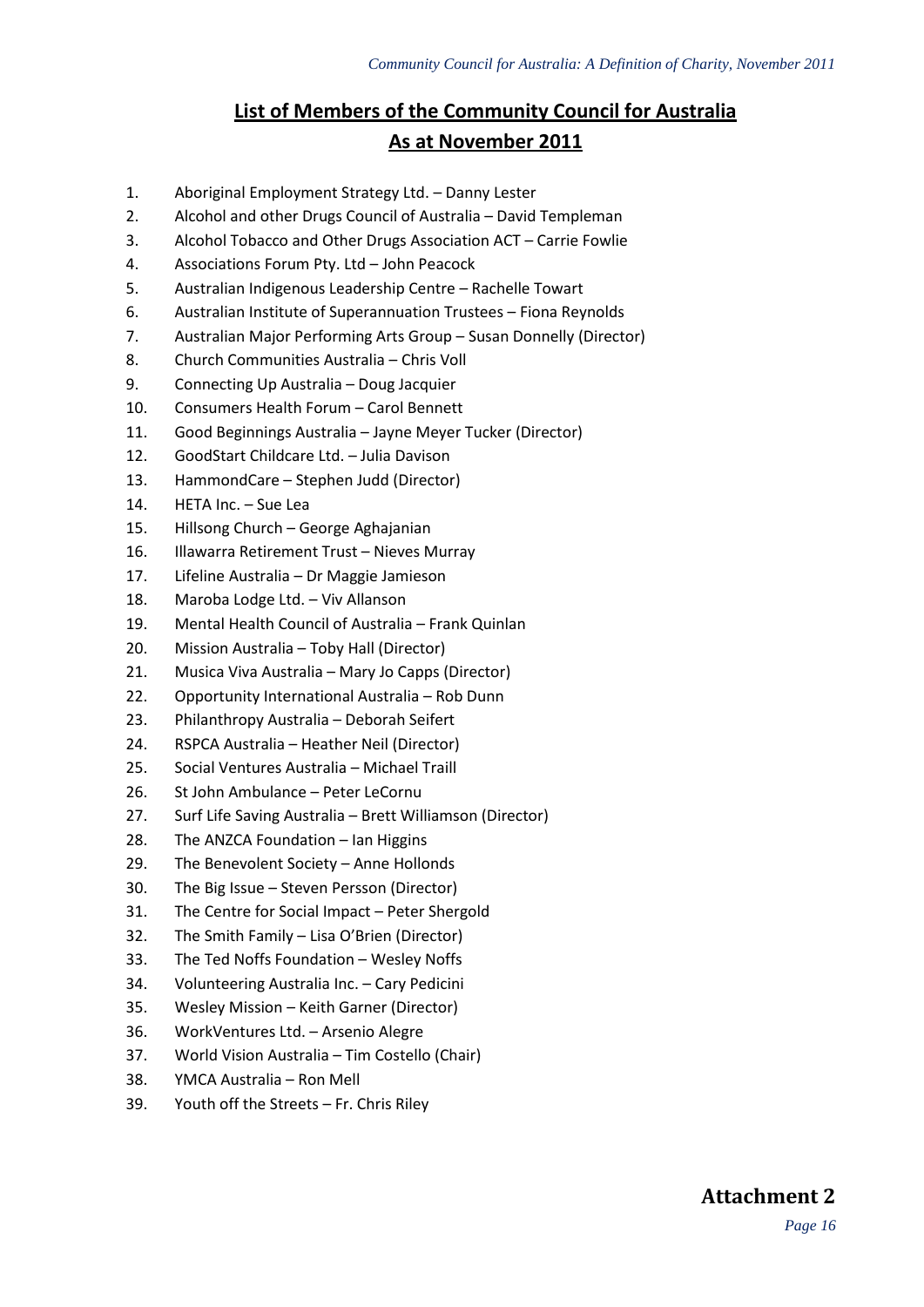### **National Compact Extract: signed by sector organisations and Government 17/3/10**

#### **Shared principles of the National Compact**

The Australian Government and the Third Sector will work together according to these principles to achieve their shared vision:

- We believe a strong independent Sector is vital for a fair, inclusive society. We acknowledge and value the immense contribution the Sector and its volunteers make to Australian life.
- We aspire to a relationship between the Government and the Sector based on mutual respect and trust.
- We agree that authentic consultation, constructive advocacy and genuine collaboration between the Sector and the Government will lead to better policies, programs and services for our communities.
- We believe the great diversity within Australia's Third Sector is a significant strength, enabling it to understand and respond to the needs and aspirations of the nation's varied communities, in collaboration with those communities.
- We commit to enduring engagement with marginalised and disadvantaged Australians, in particular, Aboriginal and Torres Strait Islander people and their communities.
- We recognise the value of our multicultural society and we will plan, design and deliver culturally responsive services.
- We share a desire to improve life in Australia through cultural, social, humanitarian, environmental and economic activity. To achieve this, we need to plan, learn and improve together, building on existing strengths and making thoughtful decisions using sound evidence.
- We share a drive to respond to the needs and aspirations of communities through effective, pragmatic use of available resources.
- We recognise concerted effort is needed to develop an innovative, appropriately resourced and sustainable Sector.
- We acknowledge the need to develop measurable outcomes and invest in accountability mechanisms to demonstrate the effectiveness of our joint endeavours.

### **Priorities for action**

Implementing the Compact principles will require coordinated engagement across Government and collaboration with the Sector to develop action plans. These plans will detail how the Compact's eight priorities for action, outlined below, will be met.

- 1. Document and promote the value and contribution of the Sector.
- 2. Protect the Sector's right to advocacy irrespective of any funding relationship that might exist.
- 3. Recognise Sector diversity in consultation processes and Sector development initiatives.
- 4. Improve information sharing including greater access to publicly funded research and data.
- 5. Reduce red tape and streamline reporting.
- 6. Simplify and improve consistency of financial arrangements including across state and federal jurisdictions.
- 7. Act to improve paid and unpaid workforce issues.
- *8.* Improve funding and procurement processes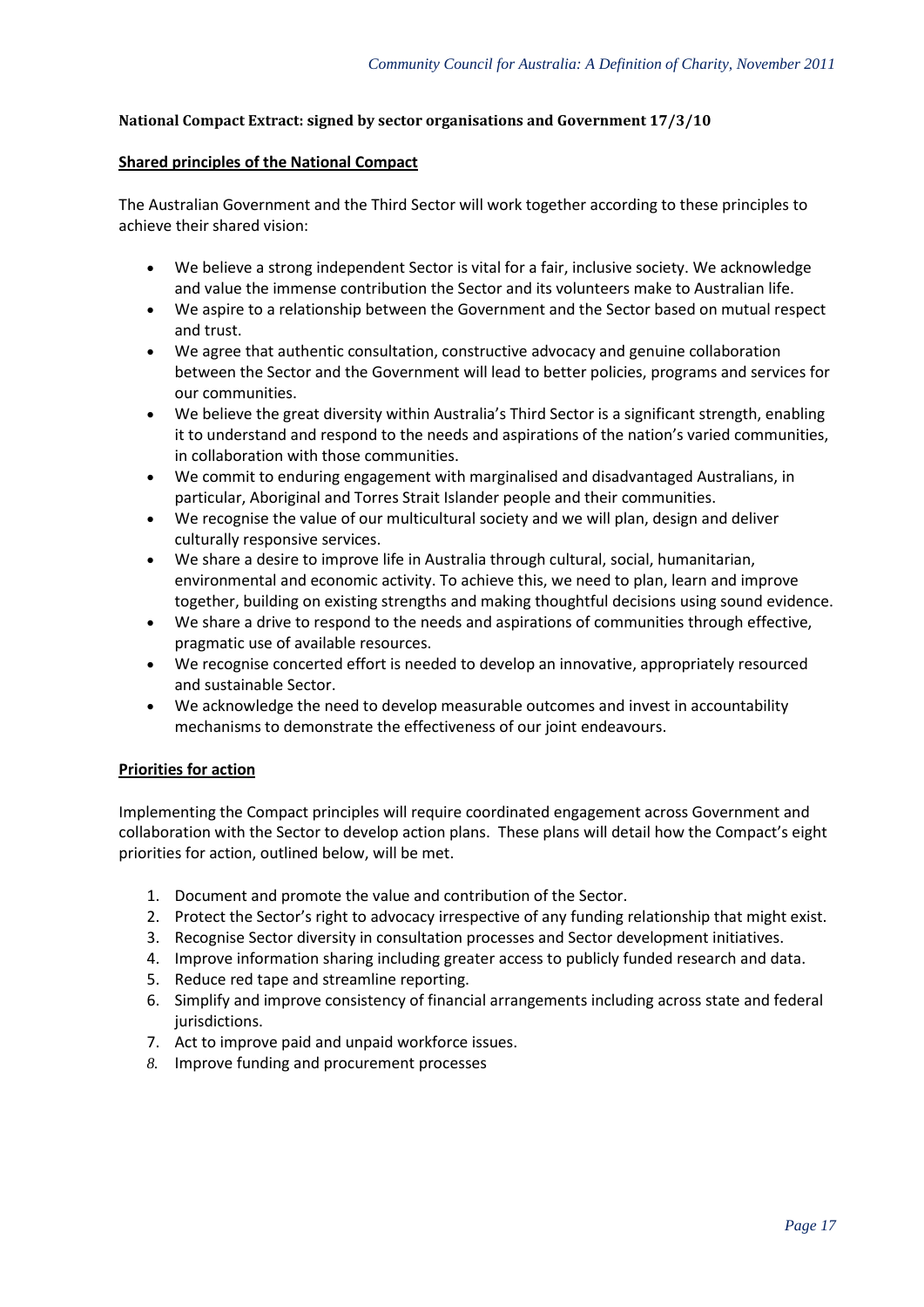### **Attachment 3**

### **Statement of government support for PC recommendations (extract from the Communiqué from the second meeting of the Not-For-Profit Sector Reform Council, 18 May 2011)**

With regards to the Productivity Commission research report, Contributions of the Not for Profit Sector, the Minister advised that the Commonwealth Government has accepted 'in-principle' all but one of the recommendations relating to the Commonwealth. The one recommendation not supported was recommendation 9.5 pertaining to program related social innovation funds. While encouraging greater innovation is critical, the Government believes this should be pursued in other ways.

All Commonwealth Government departments will appoint a Deputy Secretary as advocate with responsibility for supporting their agency's contribution to, and adoption of new processes to reduce red tape, streamline reporting requirements and implement priority actions under the National Compact: working together. The Council strongly supported this decision, as it will provide a strong accountability mechanism for the National Compact and the Government's reform agenda.

<http://www.notforprofit.gov.au/node/140>